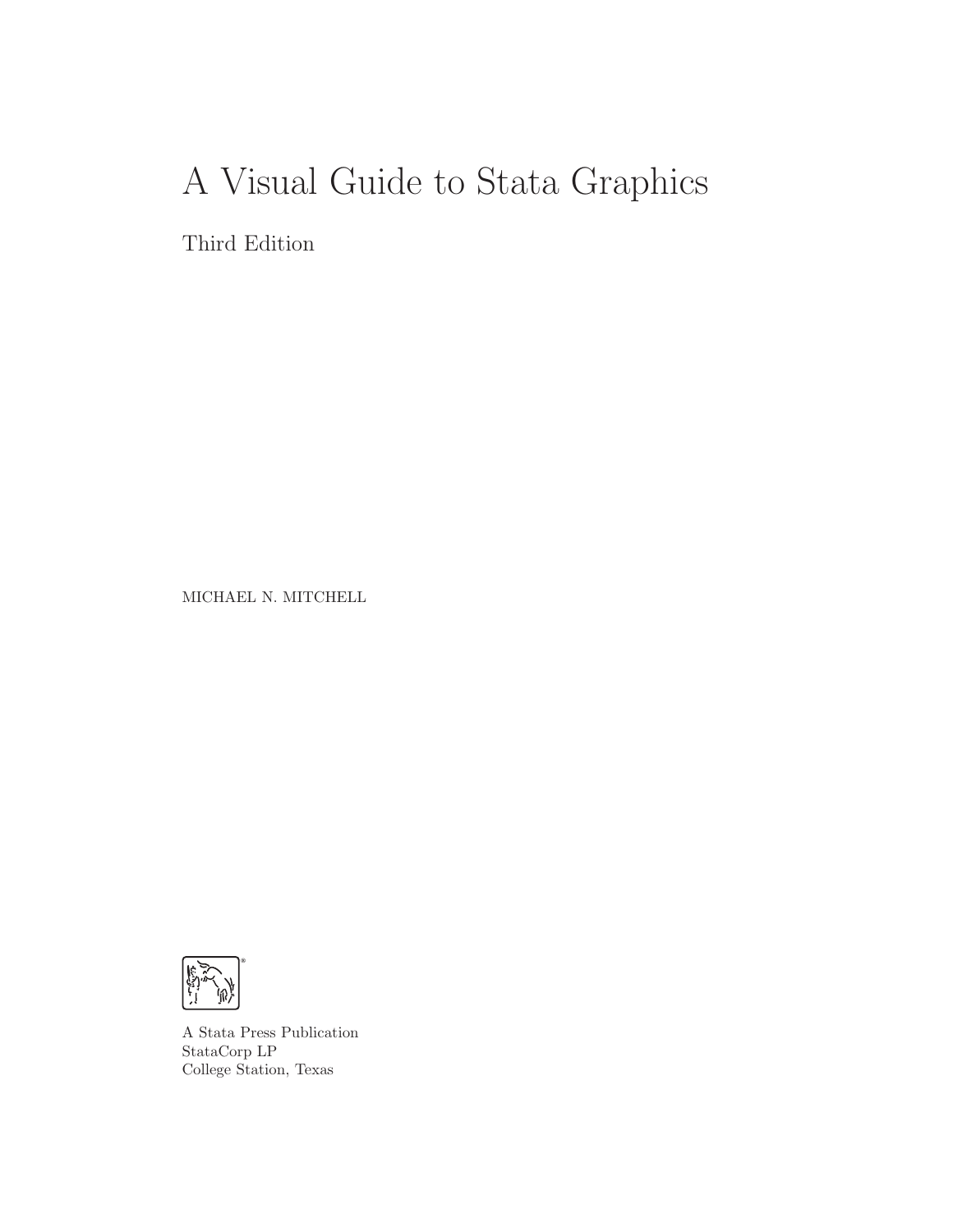

Copyright © 2004, 2008, 2012 by StataCorp LP All rights reserved. First edition 2004 Second edition 2008 Third edition 2012

Published by Stata Press, 4905 Lakeway Drive, College Station, Texas 77845 Typeset in LATEX  $2\varepsilon$ Printed in the United States of America 10 9 8 7 6 5 4 3 2 1

ISBN-10: 1-59718-106-4 ISBN-13: 978-1-59718-106-8

Library of Congress Control Number: 2011942526

No part of this book may be reproduced, stored in a retrieval system, or transcribed, in any form or by any means—electronic, mechanical, photocopy, recording, or otherwise—without the prior written permission of StataCorp LP.

Stata, **Stata**, Stata Press, Mata, **mata**, and NetCourse are registered trademarks of StataCorp LP.

Stata and Stata Press are registered trademarks with the World Intellectual Property Organization of the United Nations.

 $\mathbb{F}\to \mathbb{F}$ 2 $\varepsilon$  is a trademark of the American Mathematical Society.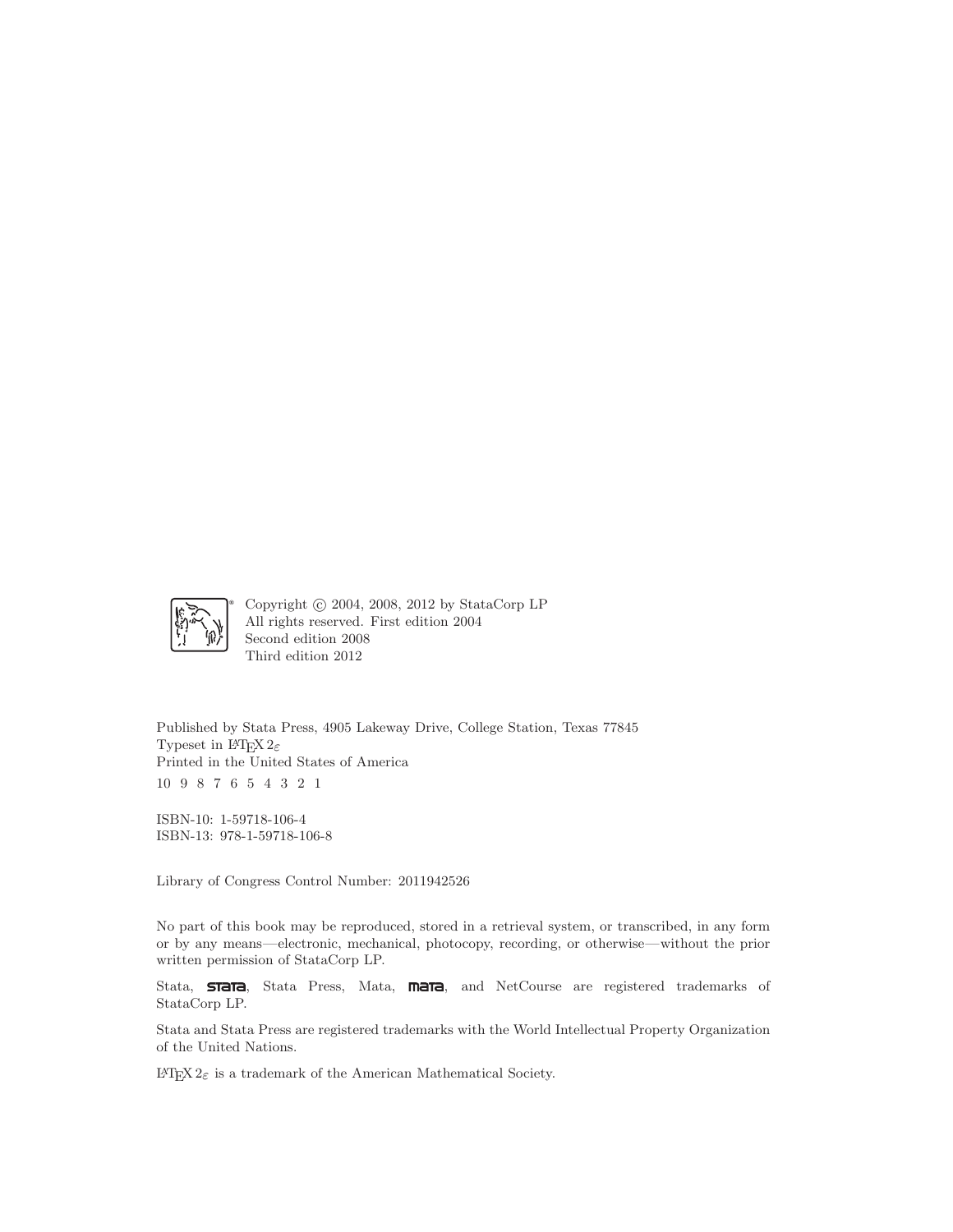(Pages omitted)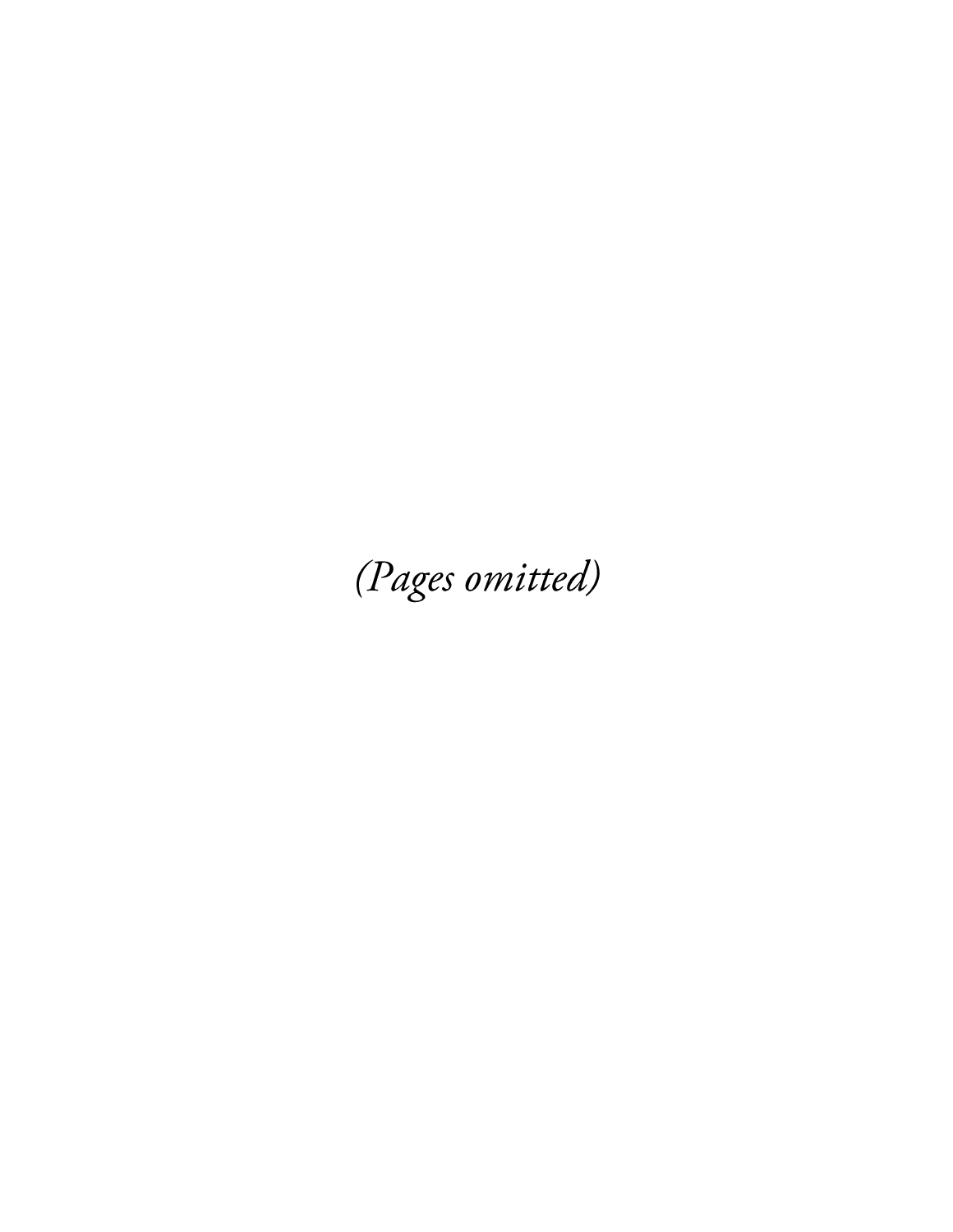# **Contents**

|          | Dedication          |                                                                                                  | $\mathbf{V}$   |  |  |
|----------|---------------------|--------------------------------------------------------------------------------------------------|----------------|--|--|
|          |                     | Acknowledgments                                                                                  | vii<br>xiii    |  |  |
|          |                     | Preface to the Third Edition                                                                     |                |  |  |
|          |                     | Preface to the Second Edition                                                                    | XV             |  |  |
|          |                     | Preface to the First Edition                                                                     | xvii           |  |  |
| 1        |                     | Introduction                                                                                     | 1              |  |  |
|          | 1.1                 |                                                                                                  | $\mathbf{1}$   |  |  |
|          | 1.2                 | Types of Stata graphs $\dots \dots \dots \dots \dots \dots \dots \dots \dots \dots \dots$        | $\overline{5}$ |  |  |
|          | 1.3                 |                                                                                                  | 15             |  |  |
|          | 1.4                 |                                                                                                  | 20             |  |  |
|          | 1.5                 |                                                                                                  | 29             |  |  |
| $\bf{2}$ | Editor              |                                                                                                  | 35             |  |  |
|          | 2.1                 |                                                                                                  | 36             |  |  |
|          | 2.2                 |                                                                                                  | 43             |  |  |
|          | 2.3                 |                                                                                                  | 47             |  |  |
|          | 2.4                 |                                                                                                  | 54             |  |  |
|          | 2.5                 |                                                                                                  | 62             |  |  |
|          | 2.6                 |                                                                                                  | 73             |  |  |
|          | 2.7                 |                                                                                                  | 76             |  |  |
|          | 2.8                 |                                                                                                  | 78             |  |  |
|          | 2.9                 |                                                                                                  | 82             |  |  |
| 3        | 89<br>Twoway graphs |                                                                                                  |                |  |  |
|          | 3.1                 |                                                                                                  | 89             |  |  |
|          | 3.2                 |                                                                                                  | 106            |  |  |
|          | 3.3                 |                                                                                                  | 108            |  |  |
|          | 3.4                 | Line plots $\ldots \ldots \ldots \ldots \ldots \ldots \ldots \ldots \ldots \ldots \ldots \ldots$ | 112            |  |  |
|          | $3.5\,$             |                                                                                                  | 119            |  |  |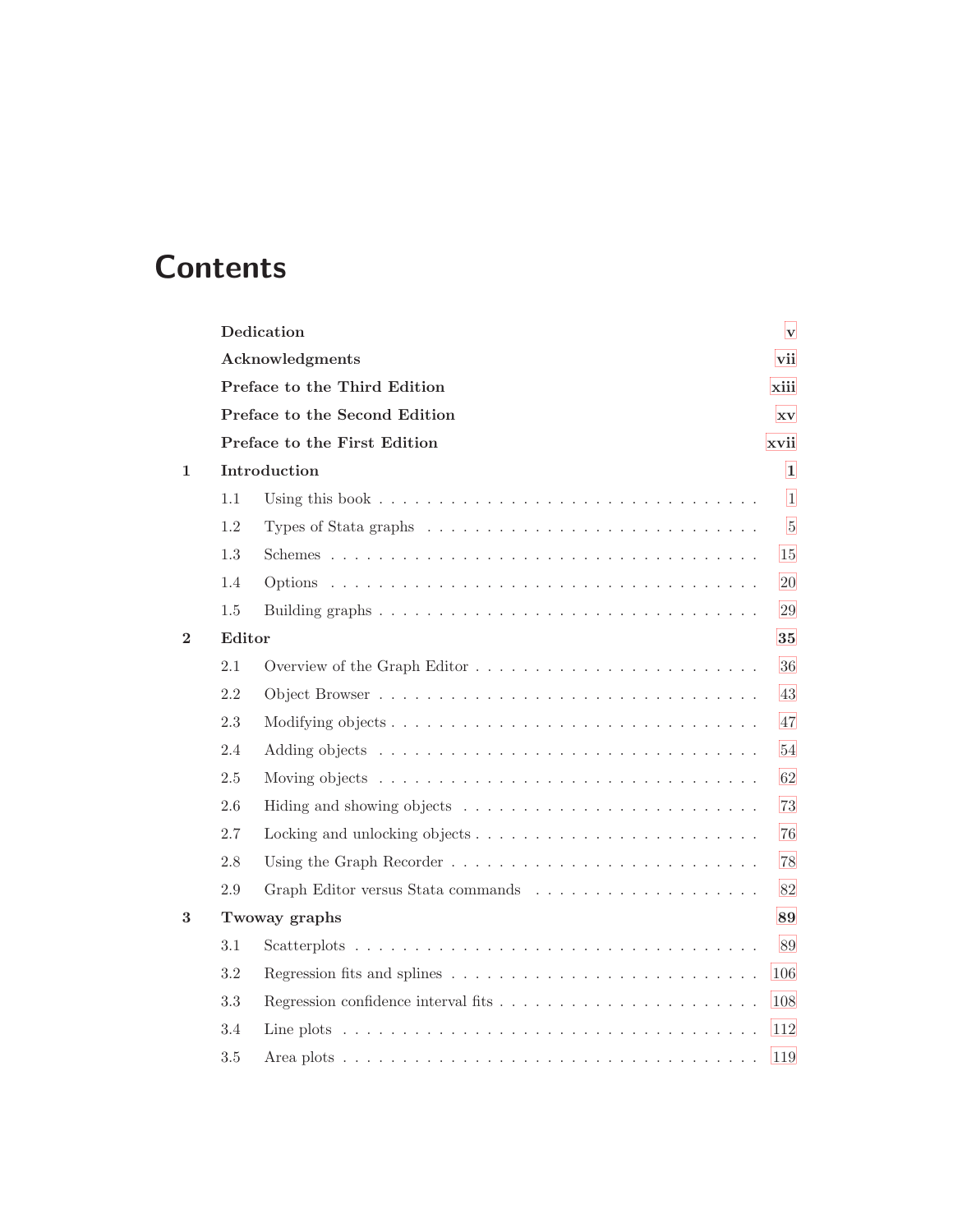|   | $3.6\,$ | 121<br>Bar plots $\ldots \ldots \ldots \ldots \ldots \ldots \ldots \ldots \ldots \ldots \ldots \ldots \ldots$ |
|---|---------|---------------------------------------------------------------------------------------------------------------|
|   | 3.7     | 123                                                                                                           |
|   | $3.8\,$ | 133                                                                                                           |
|   | $3.9\,$ | 141                                                                                                           |
|   | 3.10    | 147                                                                                                           |
|   | 3.11    | 152                                                                                                           |
| 4 |         | Scatterplot matrix graphs<br>161                                                                              |
|   | 4.1     | 161                                                                                                           |
|   | 4.2     | 164                                                                                                           |
|   | 4.3     | 169                                                                                                           |
|   | 4.4     | 170                                                                                                           |
| 5 |         | Bar graphs<br>173                                                                                             |
|   | 5.1     | Y variables $\ldots \ldots \ldots \ldots \ldots \ldots \ldots \ldots \ldots \ldots \ldots \ldots$<br>173      |
|   | 5.2     | 177                                                                                                           |
|   | 5.3     | Options for controlling gaps between bars $\dots \dots \dots \dots \dots$<br>183                              |
|   | 5.4     | 188                                                                                                           |
|   | 5.5     | Controlling the categorical axis $\ldots \ldots \ldots \ldots \ldots \ldots \ldots \ldots$<br>193             |
|   | 5.6     | Legends and labeling bars $\dots \dots \dots \dots \dots \dots \dots \dots \dots \dots$<br>201                |
|   | 5.7     | 213<br>Controlling the y axis $\dots \dots \dots \dots \dots \dots \dots \dots \dots \dots \dots$             |
|   | 5.8     | 218                                                                                                           |
|   | 5.9     | 221<br>Graphing by groups $\dots \dots \dots \dots \dots \dots \dots \dots \dots \dots \dots$                 |
| 6 |         | Box plots<br>227                                                                                              |
|   | 6.1     | 227<br>Specifying variables and groups $\dots \dots \dots \dots \dots \dots \dots \dots$                      |
|   | 6.2     | Options for controlling gaps between boxes $\dots \dots \dots \dots \dots$<br>233                             |
|   | 6.3     | 235                                                                                                           |
|   | 6.4     | Controlling the categorical axis $\ldots \ldots \ldots \ldots \ldots \ldots \ldots \ldots$<br>238             |
|   | $6.5\,$ | 244                                                                                                           |
|   | 6.6     | 250                                                                                                           |
|   | 6.7     | 254<br>Changing the look of boxes $\dots \dots \dots \dots \dots \dots \dots \dots \dots$                     |
|   | 6.8     | 258<br>Graphing by groups $\dots \dots \dots \dots \dots \dots \dots \dots \dots \dots \dots$                 |
| 7 |         | Dot plots<br>263                                                                                              |
|   | 7.1     | Specifying variables and groups $\dots \dots \dots \dots \dots \dots \dots \dots$<br>263                      |
|   | $7.2\,$ | Options for controlling gaps between dots $\dots \dots \dots \dots \dots$<br>268                              |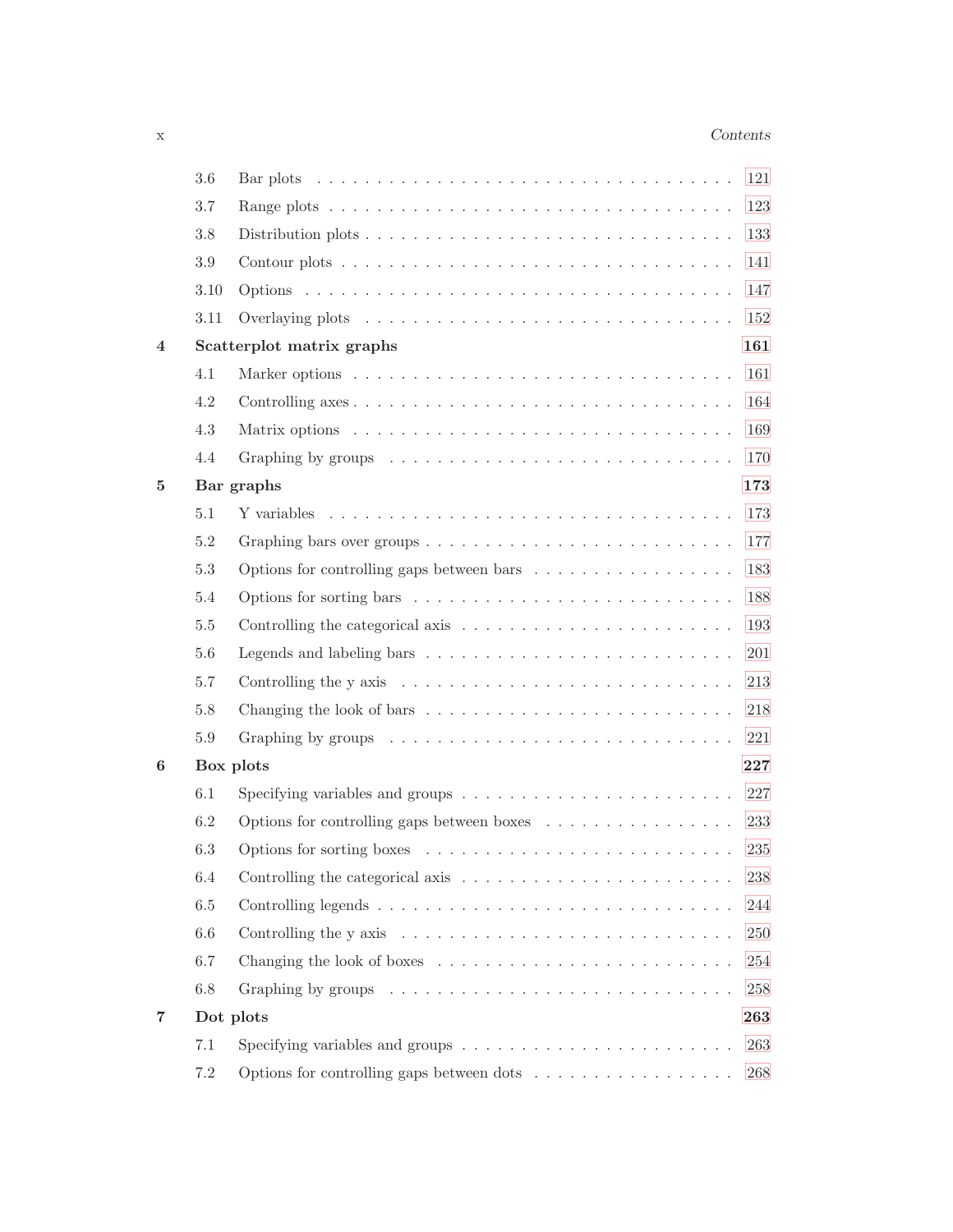#### *Contents* xi

|    | 7.3     |                                                                                               | 271 |
|----|---------|-----------------------------------------------------------------------------------------------|-----|
|    | 7.4     |                                                                                               | 274 |
|    | $7.5\,$ |                                                                                               | 277 |
|    | 7.6     | Controlling the y axis $\dots \dots \dots \dots \dots \dots \dots \dots \dots \dots \dots$    | 279 |
|    | 7.7     |                                                                                               | 282 |
|    | 7.8     |                                                                                               | 285 |
| 8  |         | Pie charts                                                                                    | 289 |
|    | 8.1     | Types of pie charts $\dots \dots \dots \dots \dots \dots \dots \dots \dots \dots \dots \dots$ | 289 |
|    | 8.2     | Sorting pie slices $\ldots \ldots \ldots \ldots \ldots \ldots \ldots \ldots \ldots \ldots$    | 291 |
|    | 8.3     | Changing the look and color and exploding pie slices $\dots \dots \dots$                      | 293 |
|    | 8.4     | Slice labels $\ldots \ldots \ldots \ldots \ldots \ldots \ldots \ldots \ldots \ldots \ldots$   | 295 |
|    | 8.5     |                                                                                               | 300 |
|    | $8.6\,$ |                                                                                               | 303 |
| 9  |         | Options available for most graphs                                                             | 307 |
|    | 9.1     |                                                                                               | 307 |
|    | 9.2     | Creating and controlling marker labels $\ldots \ldots \ldots \ldots \ldots \ldots \ldots$     | 320 |
|    | 9.3     |                                                                                               | 323 |
|    | 9.4     |                                                                                               | 327 |
|    | $9.5\,$ |                                                                                               | 330 |
|    | 9.6     |                                                                                               | 339 |
|    | 9.7     | Selecting an axis $\dots \dots \dots \dots \dots \dots \dots \dots \dots \dots \dots \dots$   | 343 |
|    | 9.8     |                                                                                               | 346 |
|    | 9.9     |                                                                                               | 361 |
|    | 9.10    |                                                                                               | 374 |
|    | 9.11    |                                                                                               | 379 |
|    | 9.12    | More options controlling the display of text $\ldots \ldots \ldots \ldots \ldots$             | 388 |
| 10 |         | Standard options available for all graphs                                                     | 395 |
|    | 10.1    |                                                                                               | 395 |
|    | 10.2    | Using schemes to control the look of graphs $\dots \dots \dots \dots \dots$                   | 401 |
|    | 10.3    | Sizing graphs and their elements $\ldots \ldots \ldots \ldots \ldots \ldots \ldots$           | 404 |
|    | 10.4    | Changing the look of graph regions $\dots \dots \dots \dots \dots \dots \dots$                | 406 |
| 11 |         | Styles for changing the look of graphs                                                        | 411 |
|    | 11.1    |                                                                                               | 411 |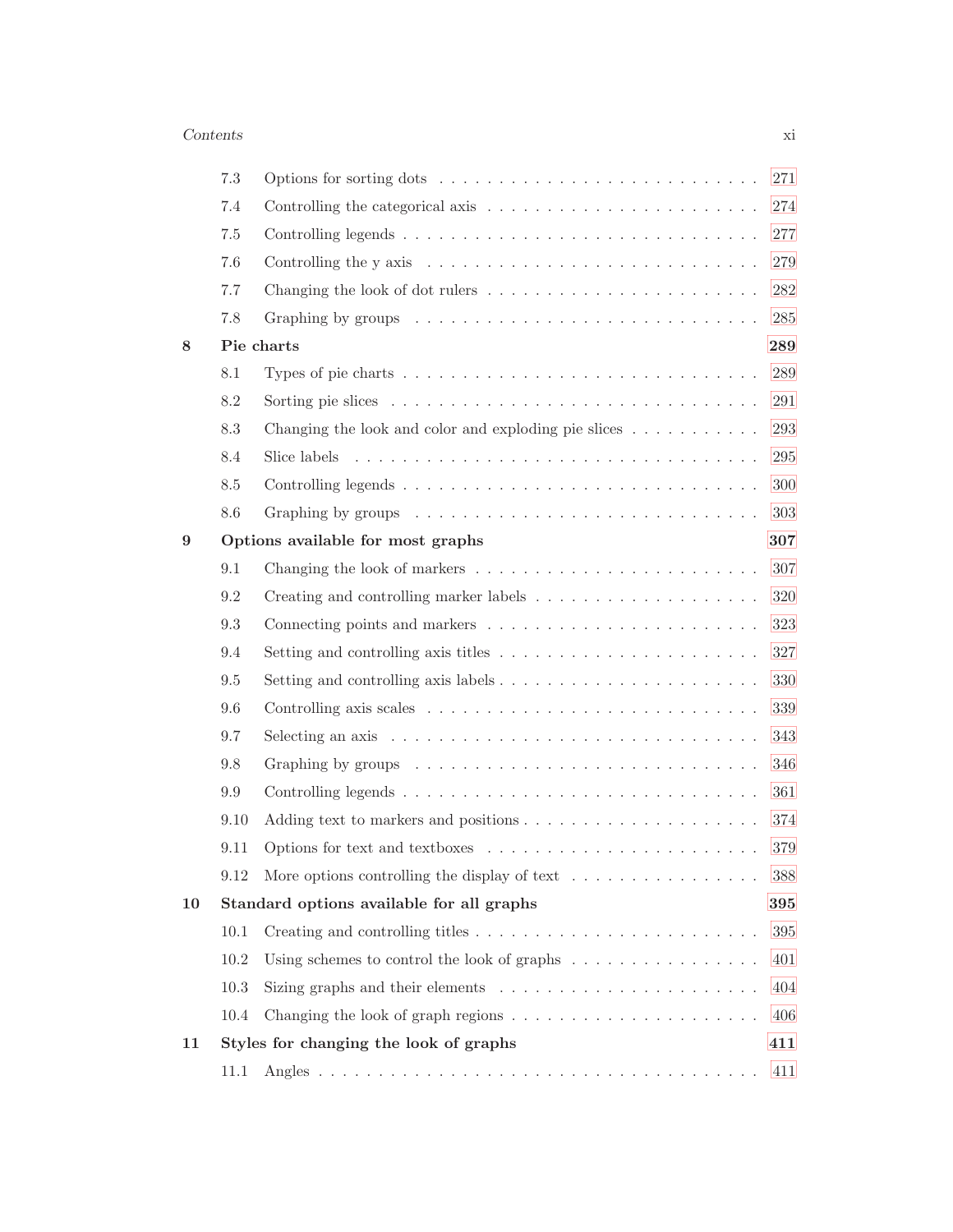|    | 11.2     |                                                                                              | $412\,$ |
|----|----------|----------------------------------------------------------------------------------------------|---------|
|    | 11.3     |                                                                                              | 414     |
|    | 11.4     |                                                                                              | 415     |
|    | 11.5     |                                                                                              | 416     |
|    | 11.6     | Line patterns $\ldots \ldots \ldots \ldots \ldots \ldots \ldots \ldots \ldots \ldots \ldots$ | 420     |
|    | 11.7     |                                                                                              | 422     |
|    | 11.8     |                                                                                              | 423     |
|    | 11.9     |                                                                                              | 425     |
|    |          |                                                                                              | 426     |
|    |          |                                                                                              | 427     |
|    |          |                                                                                              | 428     |
| 12 | Appendix |                                                                                              | 431     |
|    | 12.1     | Overview of statistical graph commands $\ldots \ldots \ldots \ldots \ldots \ldots$           | 431     |
|    | 12.2     |                                                                                              | 438     |
|    | 12.3     | The margins plot command $\ldots \ldots \ldots \ldots \ldots \ldots \ldots \ldots \ldots$    | 444     |
|    | 12.4     | Saving, redisplaying, and combining graphs $\ldots \ldots \ldots \ldots \ldots$              | 456     |
|    | 12.5     | More examples: Putting it all together $\dots \dots \dots \dots \dots \dots \dots$           | 466     |
|    | 12.6     |                                                                                              | 477     |
|    | 12.7     |                                                                                              | 479     |
|    | 12.8     |                                                                                              | 482     |
|    |          | Subject index                                                                                | 485     |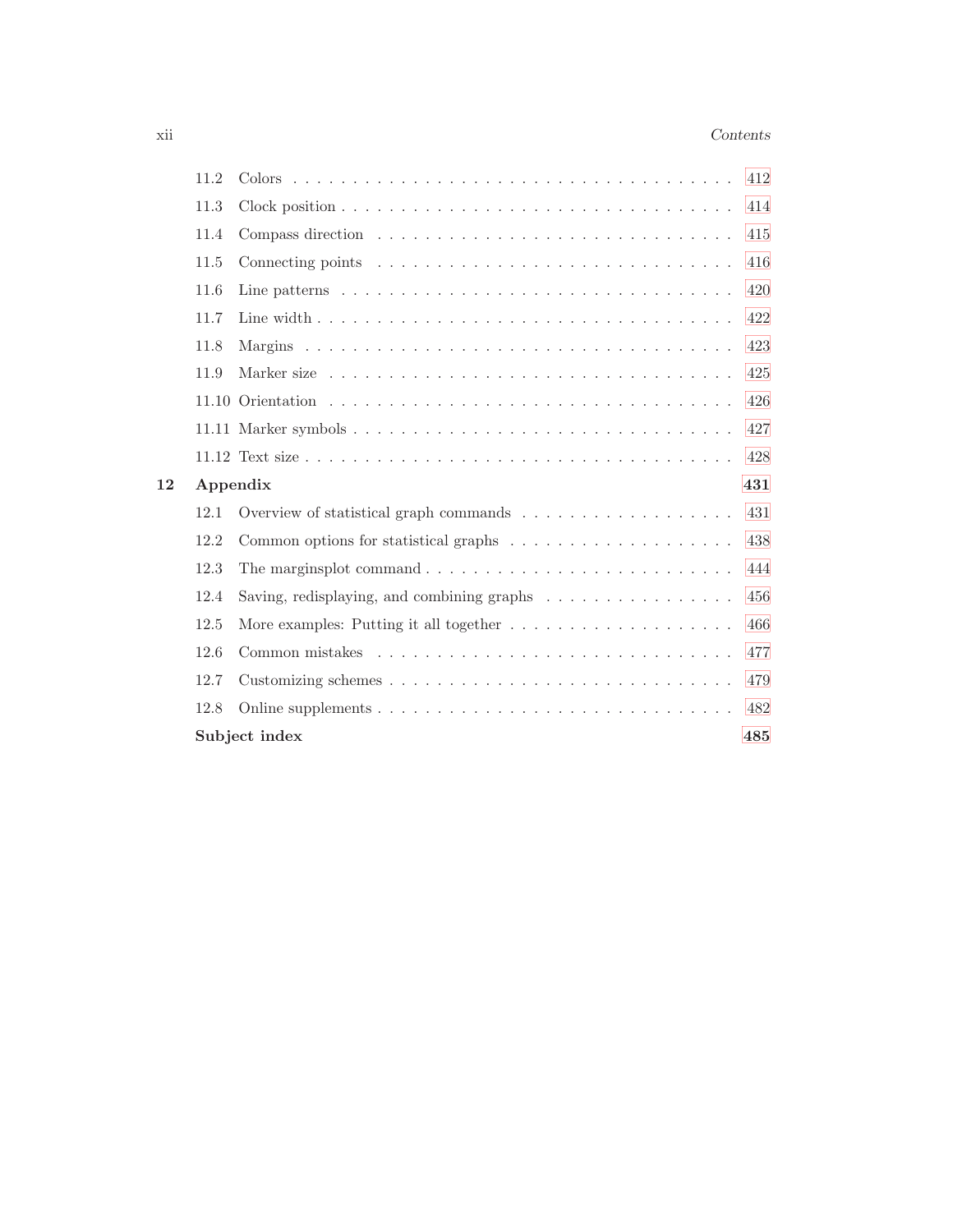# Preface to the Third Edition

This third edition updates the second edition of this book, reflecting new features available in Stata version 12. Since version 10, Stata has added several new graphical features, including a command for creating contour plots, options that give you greater control over the display of text, and the ability to create graphs from the results of the margins command. Additional sections have been added to this third edition that illustrate these new features.

A new section has been added that illustrates the use of the twoway contour command; see Twoway : Contour (141). You can see Options : Text Display (388) for information about how to specify symbols, subscripts, and superscripts, as well as how to display text in bold or italics; this section also describes how you can display text using different fonts. A new section has also been added that describes how you can customize graphs created using the marginsplot command; see Appendix : Marginsplot (444).

This third edition also includes minor updates here and there to bring the text up to date for use with Stata version 12.

Simi Valley, California December 2011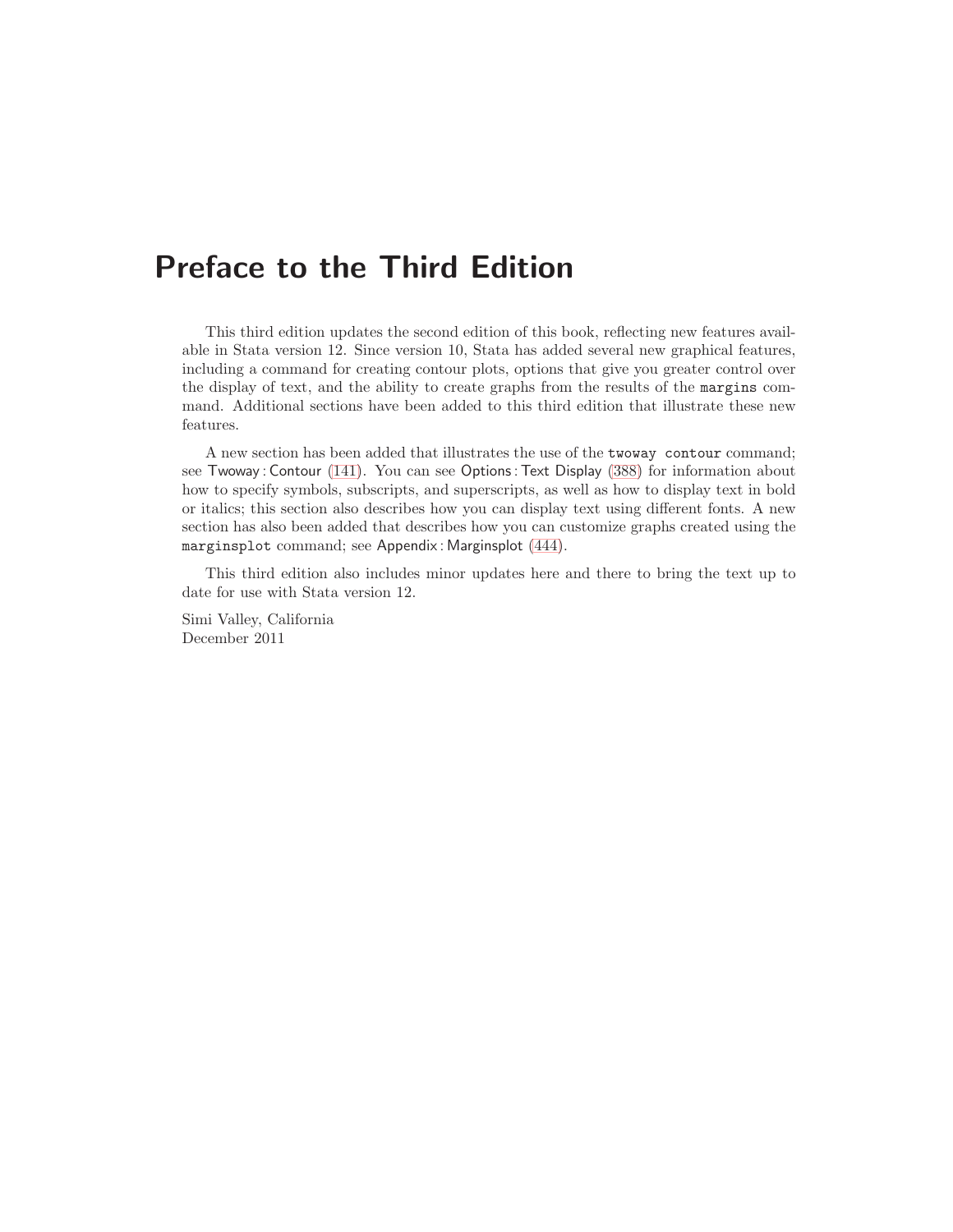(Pages omitted)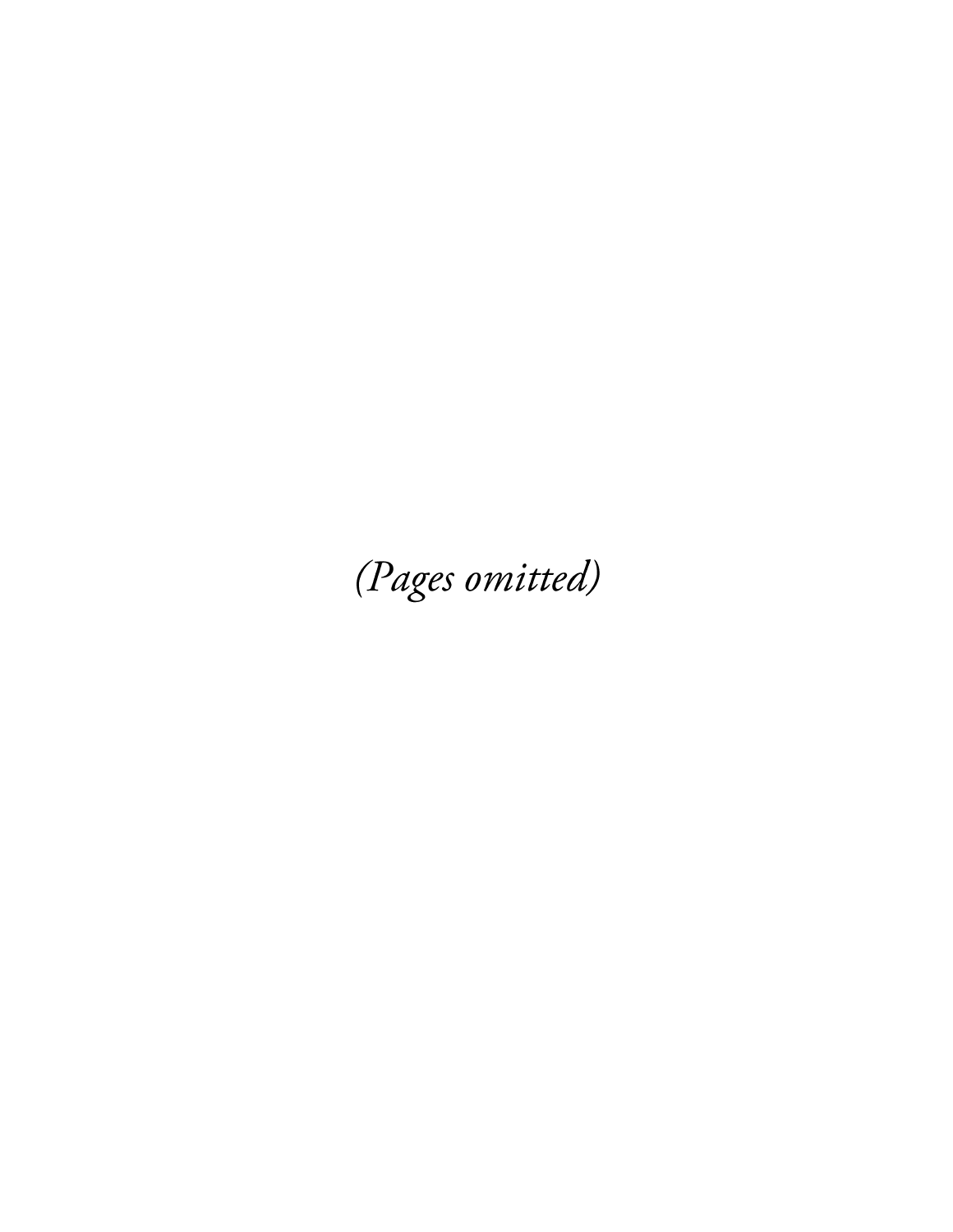This chapter begins by briefly telling you about the organization of this book and giving you tips to help you use it most effectively. The next section gives a short overview of the different kinds of Stata graphs that will be examined in this book, and that section is followed by an overview of the different kinds of schemes that will be used for showing the graphs in this book. The fourth section illustrates the structure of options in Stata graph commands. In a sense, the second, third, and fourth sections of this chapter are a thumbnail preview of the entire book, showing the types of graphs covered, how you can control their overall look, and the general structure of options used within those graphs. The final section is about the process of creating graphs.

### 1.1 Using this book

1 Introduction

I hope that you are eager to start reading this book but will take just a couple of minutes to read this section to get some suggestions that will make the book more useful to you. First, there are many ways you might read this book, but perhaps I can suggest some tips:

- Read this chapter before reading the other chapters, as it provides key information that will make the rest of the book more understandable.
- Although you might read a traditional book cover to cover, this book has been written so that the chapters stand on their own. You should feel free to dive into any chapter or section of any chapter.
- Sometimes you might find it useful to visually scan the graphs rather than to read. I think this is a good way to familiarize yourself with the kinds of features available in Stata graphs. If a certain feature catches your eye, you can stop and see the command that made the graph and even read the text explaining the command.
- Likewise, you might scan a chapter just by looking at the graphs and the part of the command in red, which is the part of the command highlighted in that graph. For example, scanning the chapter on bar charts in this way would quickly familiarize you with the kinds of features available for bar graphs and would show you how to obtain those features.

The right margin contains what I call the *Visual Table of Contents*. It is a useful tool for quickly finding the information you seek. I frequently use the *Visual Table of Contents* to cross-reference information within the book. By design, Stata graphs share many common features. For example, you use the same kinds of options to control legends across different types of graphs. It would be repetitive to go into detail about legends for bar charts, box

Using this book

Using this book

Types of Stata graphs

Types of Stata graphs

Schemes

Schemes

Options

Building

graphs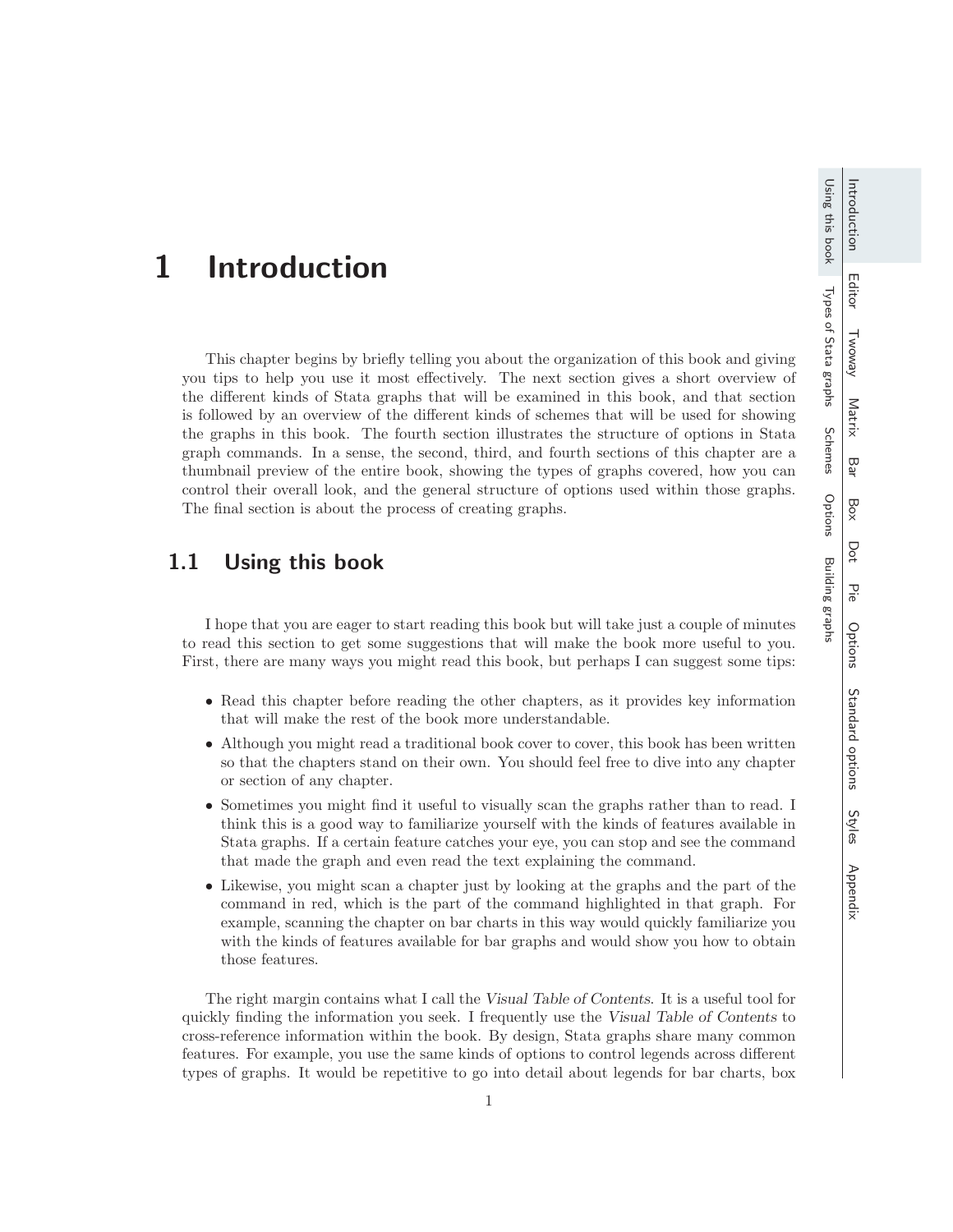plots, and so on. Within each kind of graph, legends are briefly described and illustrated, but the details are described in the *Options* chapter in the section titled *Legend*. This is cross-referenced in the book by saying something like "for more details, see Options : Legend (361)", indicating that you should look to the *Visual Table of Contents* and thumb to the *Options* chapter and then to the *Legend* section, which begins on page 361.

Sometimes it may take an extra cross-reference to get the information you need. Say that you want to make the y-axis title large for a bar chart by using the ytitle() option, so you first consult Bar : Y-axis (213). This gives you some information about using ytitle(), but then that section refers you to Options : Axis titles (327), where more details about axis titles are described. This section then refers you to Options : Textboxes (379) for more complete details about options to control the display of text. That section shows more details but then refers to Styles : Textsize (428), where all the possible text sizes are described. I know this sounds like a lot of jumping around, but I hope that it feels more like drilling down for more detail, that you feel you are in control of the level of detail that you want, and that the *Visual Table of Contents* eases the process of getting the additional details.

Most pages of this book have three graphs per page, with each graph being composed of the graph itself, the command that produced it, and some descriptive text. An example is shown below, followed by some points to note.



Here we use the msymbol() (marker symbol) option to make the symbols large hollow squares; see Options : Markers (307) for more details. The graph twoway portion of the command is optional. Double-click on any of the markers

and change the Symbol to Hollow square.

*Uses allstates.dta & scheme vg s2c*

- The command itself is displayed in a typewriter font, and the salient part of the command (i.e., msymbol(Sh)) is in this color—both in the command and when referenced in the descriptive text.
- When commands or parts of commands are given in the descriptive text (e.g., graph twoway), they are displayed in the typewriter font.
- Many of the descriptions contain cross-references, for example, Options : Markers (307), which means to flip to the *Options* chapter and then to the section *Markers*. Equivalently, go to page 307.
- The names of some options are shorthand for two or more words that are sometimes explained; for instance, "we use the msymbol() (marker symbol) option to make ...".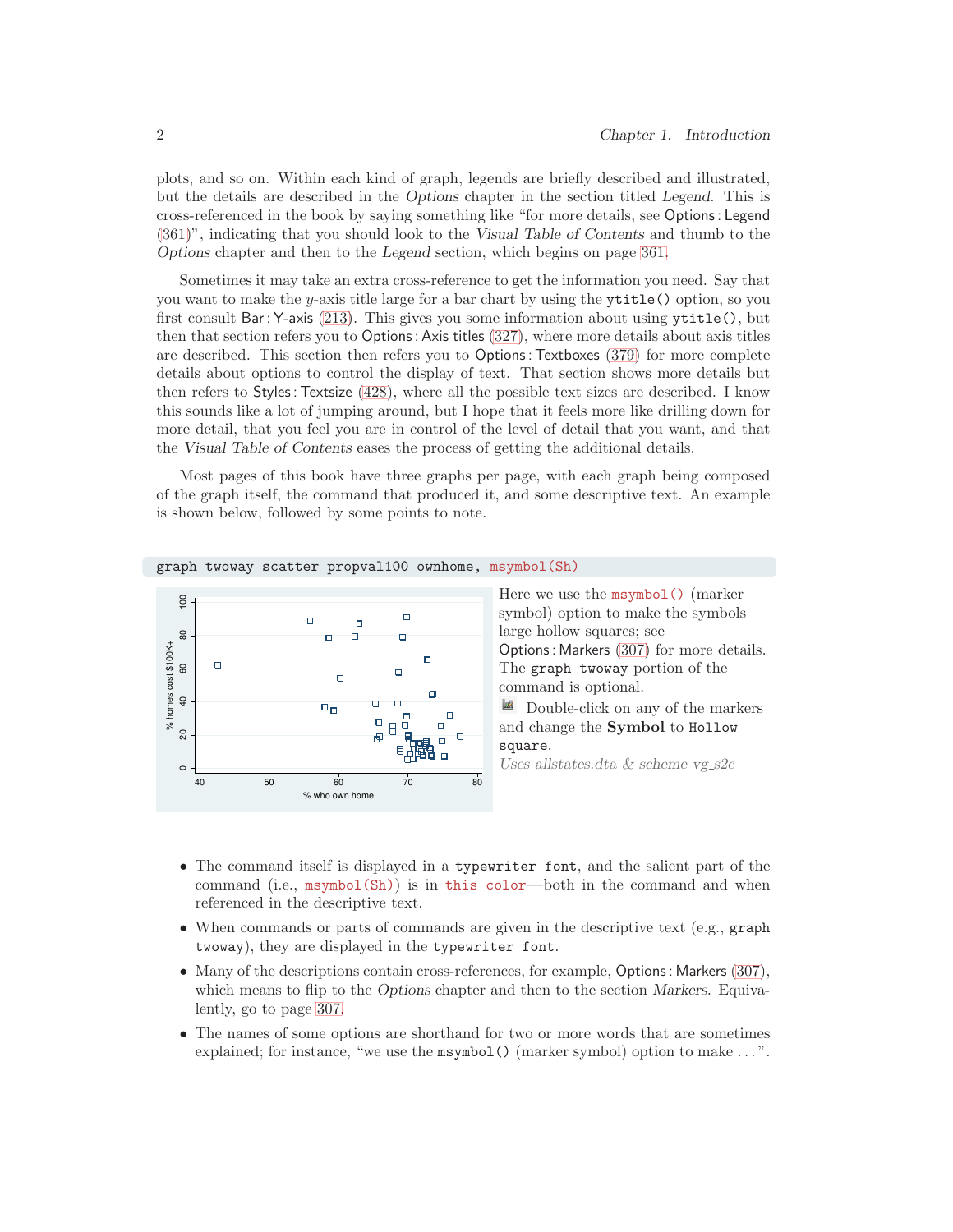#### *1.1 Using this book* 3

- Many examples include more instructions describing how the Stata Graph Editor can be used to accomplish the same customization as illustrated in the command (in this example, how the Graph Editor can be used to obtain the equivalent of msymbol(Sh)). The  $\blacksquare$  icon indicates that the instructions that follow apply to the use of the Graph Editor. The instructions assume that you have run the command *omitting* the highlighted portion of the command (e.g., omitting msymbol(Sh)) and that you have started the Graph Editor. The Graph Editor can be started in one of three ways: 1) by selecting File and then Start Graph Editor from the Graph window menu, 2) by clicking the Start Graph Editor  $\Box$  icon in the Graph window toolbar, or 3) by right-clicking on the graph and selecting Start Graph Editor. Once the Graph Editor is started, you can follow the instructions given (e.g., you can double-click on any of the markers, and in the dialog box that appears, you can then change the setting for the *Symbol* option to *Hollow square*). See Editor (35) for more details about using the Graph Editor.
- The descriptive text always concludes by telling you the name of the data file and scheme used for making the graph. Here the data file was *allstates.dta*, and the scheme was *vg s2c.scheme*. You can read the data file over the Internet by using the vguse command, which is added to Stata when you install the online supplements; see Appendix : Online supplements (482). If you are connected to the Internet and your Stata is fully up to date, you can simply type vguse allstates to use that file over the Internet, and you can run the graph command shown to create the graph.
- Sometimes there is not enough space to describe the command as well as describe how to use the Graph Editor to accomplish the customization illustrated. In such cases, the description will conclude with " $\mathbb{R}$  See the next graph". The descriptive text for the next example will begin with the  $\Box$  icon and will be dedicated to illustrating how to use the Graph Editor for that particular customization.

If you want your graphs to look like the ones in the book, you can display them using the same schemes. See Appendix : Online supplements (482) for information about how to download the schemes used in this book. Once you have downloaded the schemes, you can then type the following commands in the Stata Command window:

```
. set scheme vg_s2c
```

```
. vguse allstates
```
graph twoway scatter propval100 ownhome, msymbol(Sh)

After you issue the set scheme vg s2c command, subsequent graph commands will show graphs with the vg\_s2c scheme. You could also add the scheme(vg\_sc2) option to the graph command to specify that the scheme be used just for that graph; for example,

. graph twoway scatter propval100 ownhome, msymbol(Sh) scheme(vg\_s2c)

Generally, all commands and options are provided in their complete form. Commands and options are usually not abbreviated. However, for purposes of typing, you may want to use abbreviations. The previous example could have been abbreviated to

. gr tw sc propval100 ownhome, m(Sh)

The gr could have been omitted, leaving

```
. tw sc propval100 ownhome, m(Sh)
```
Using this book

Using this book

Types of Stata graphs

Types of Stata graphs

Schemes

Schemes

Options

Building

graphs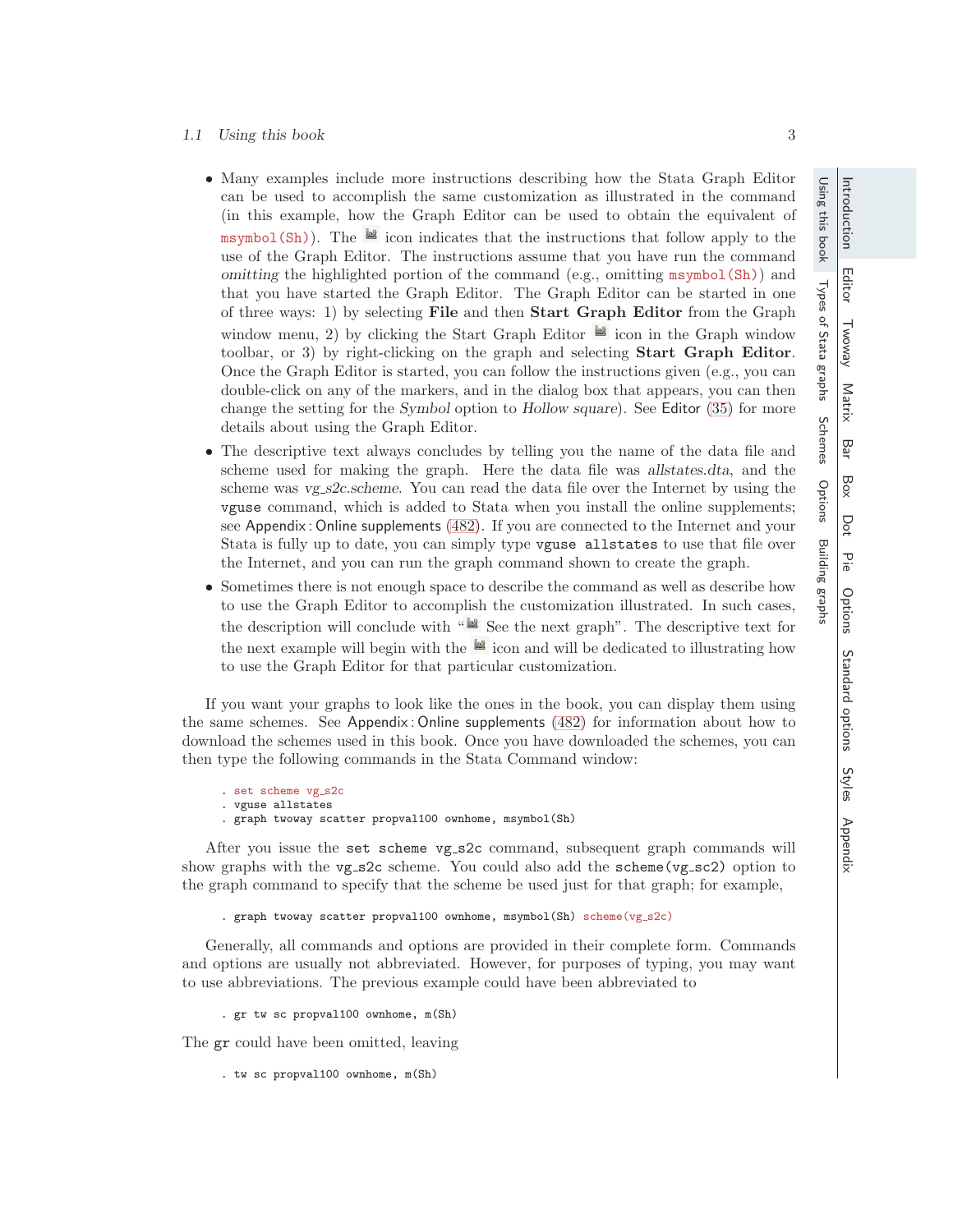The tw also could have been omitted, leaving

. sc propval100 ownhome, m(Sh)

For guidance on appropriate abbreviations, consult [G-2] graph.

This book has been written based on the features available in Stata version 12.0. In the future, Stata may evolve to make the behavior of some of these commands change. If this happens, you can use the version command to make Stata run the graph commands as though they were run under version 12.0. For example, if you were running Stata version 13.0 but wanted a graph command to run as though you were running Stata 12.0, you could type

. version 12.0: graph twoway scatter propval100 ownhome

and the command would be executed as if you were running version 12.0. Or, perhaps you want a command to run as it did under Stata 11.2, you would then type

. version 11.2: graph twoway scatter propval100 ownhome

This book has a number of associated online resources to complement the book. Appendix : Online supplements (482) has more information about these online resources and how to access them. I strongly suggest that you install the online supplements, which make it easier to run the examples from the book. To install the supplemental programs, schemes, and help files, type from within Stata

```
. net from http://www.stata-press.com/data/vgsg
. net install vgsg
```
For an overview of what you have installed, type help vgsg within Stata. Then, with the vguse command, you can use any dataset from the book. Likewise, all the custom schemes used in the book will be installed into your copy of Stata, and you can use them to display the graphs, as described earlier in this section.

Finally, I would like to emphasize that the goal of this book is to help you learn and use the Stata graph commands and the Graph Editor for the purposes of creating graphs in Stata. I assume that you know the kind of graph you want to create and that you are turning to this book for advice on how to make that graph. I don't provide guidance on how to select the right kind of graph for visualizing your data or the merits of one graphical method over another. For such guidance, I would refer readers to books such as *The Visual Display of Quantitative Information, Second Edition* by Edward R. Tufte and *Visualizing Data* by William S. Cleveland, as well as your favorite statistical book.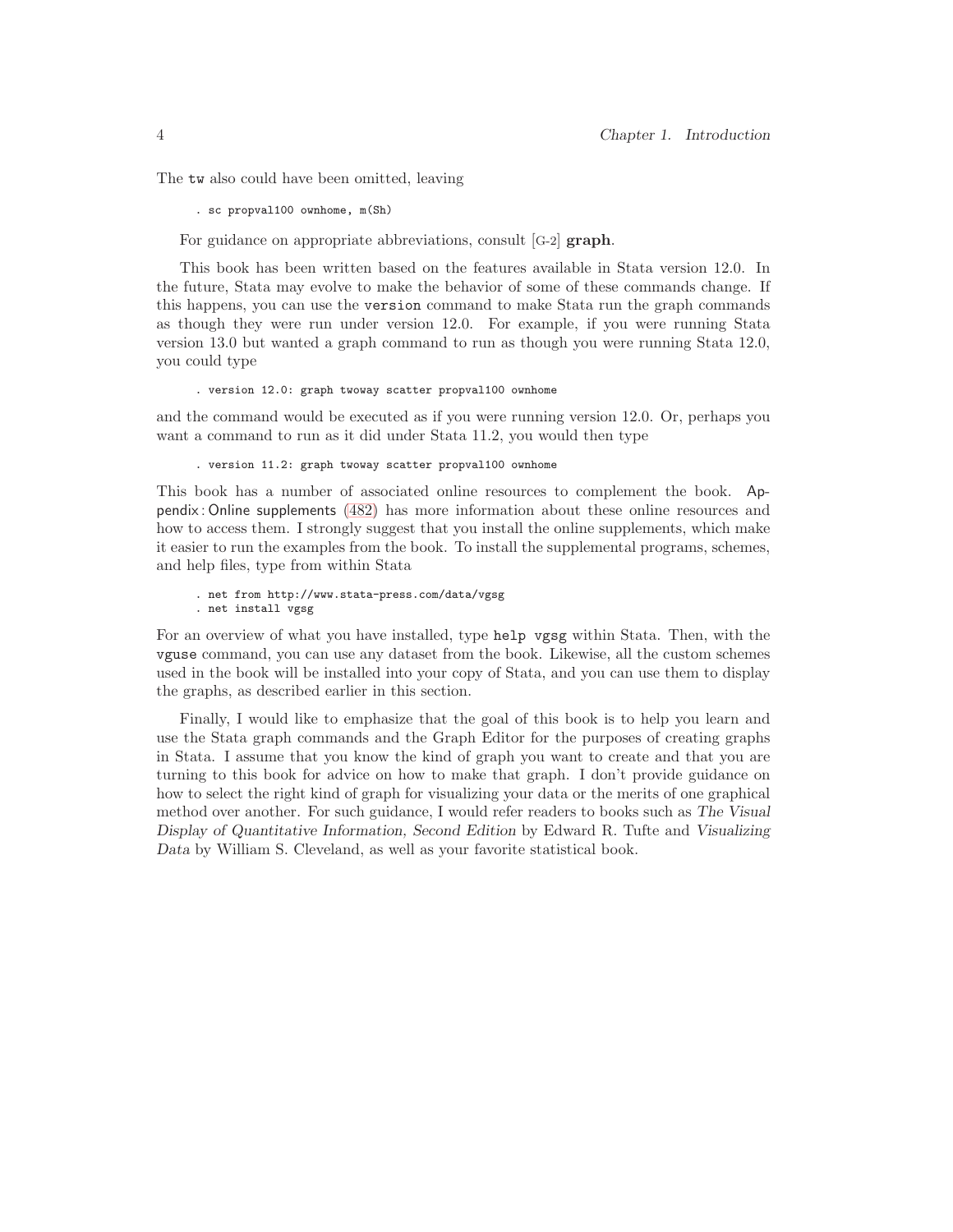## 1.2 Types of Stata graphs

Stata has a wide variety of graph types. This section introduces the types of graphs Stata produces, and it covers twoway plots (including scatterplots, line plots, fit plots, fit plots with confidence intervals, area plots, bar plots, range plots, and distribution plots), scatterplot matrices, bar charts, box plots, dot plots, and pie charts. Let's begin by exploring the variety of twoway plots that can be created with graph twoway. For this introduction, they are combined into six families of related plots: scatterplots and fit plots, line plots, area plots, bar plots, range plots, and distribution plots. Now let's turn to scatterplots and fit plots.

### graph twoway scatter propval100 popden

Here is a basic scatterplot. The variable propval100 is placed on the y axis, and popden is placed on the  $x$  axis. See Twoway : Scatter (89) for more details about these kinds of plots. *Uses allstates.dta & scheme vg s2c*

twoway scatter propval100 popden

We can start the previous command with just twoway, and Stata understands that this is shorthand for graph twoway.

*Uses allstates.dta & scheme vg s2c*





Using this book

Using this book

Types of Stata graphs

Types of Stata graphs

Schemes

Schemes

Options

Building graphs

**Building graphs**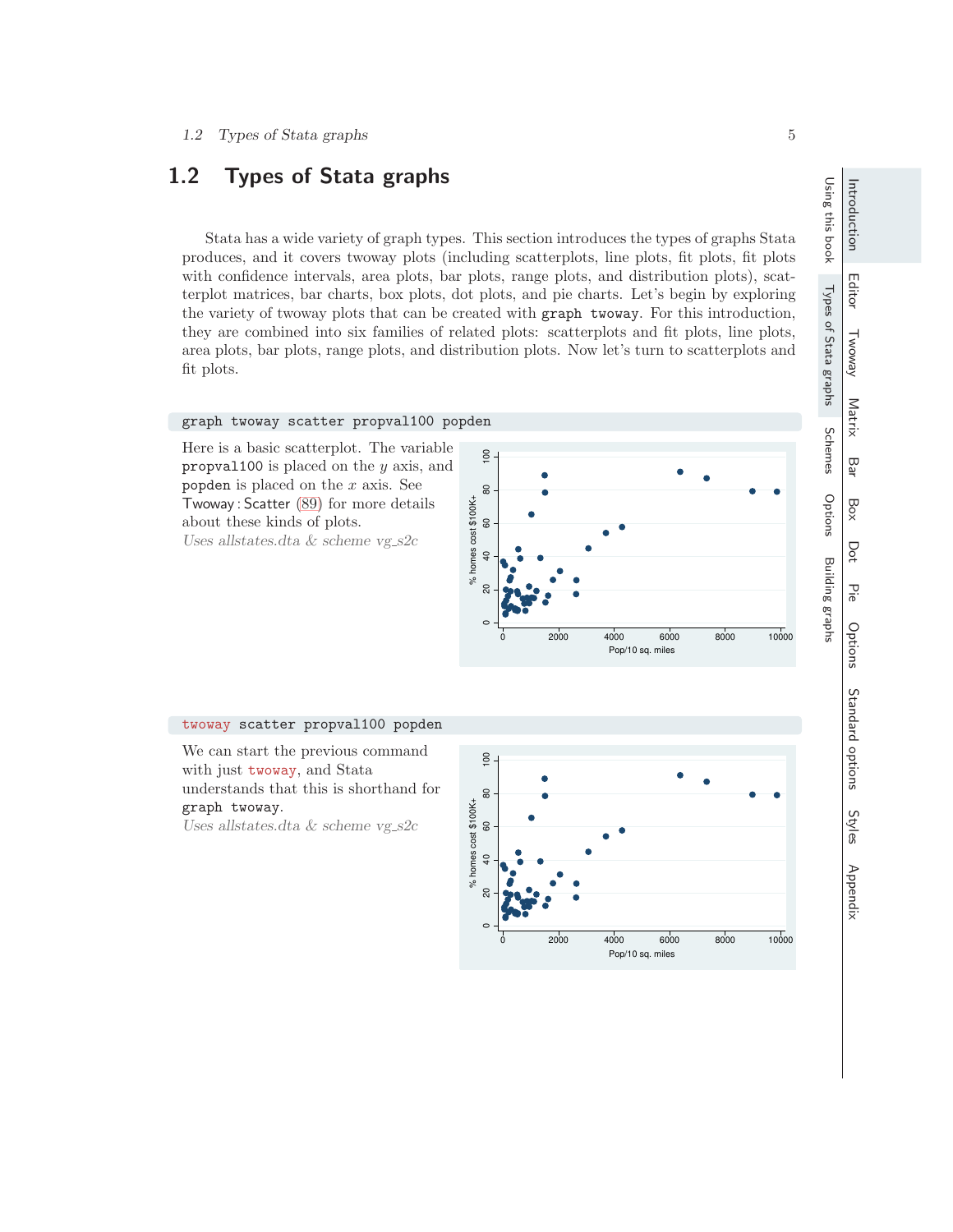

We now make a linear fit (lfit) line predicting propval100 from popden. See Twoway : Fit (106) for more information about these kinds of plots. *Uses allstates.dta & scheme vg s2c*





Stata allows us to overlay twoway graphs. In this example, we make a classic plot showing a scatterplot overlaid with a fit line by using the scatter and lfit commands. For more details about overlaying graphs, see Twoway : Overlaying (152). *Uses allstates.dta & scheme vg s2c*





The ability to combine twoway plots is not limited to overlaying just two plots; we can overlay multiple plots. Here we overlay a scatterplot (scatter) with a linear fit (1fit) line and a quadratic fit (qfit) line.

*Uses allstates.dta & scheme vg s2c*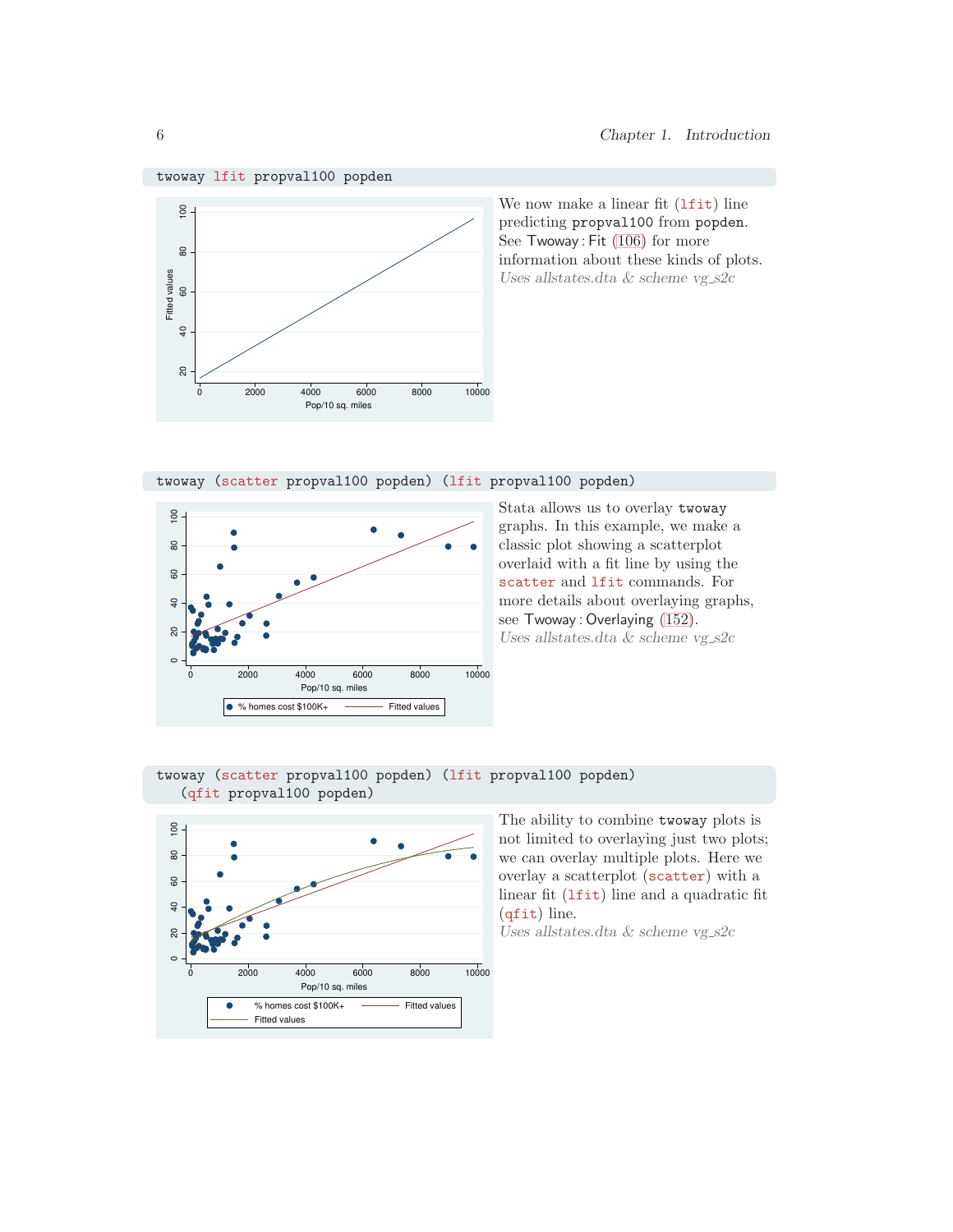#### *1.2 Types of Stata graphs* 7

#### twoway (scatter propval100 popden) (mspline propval100 popden) (fpfit propval100 popden) (mband propval100 popden) (lowess propval100 popden)

Stata has other kinds of fit methods in addition to linear and quadratic fits. This example includes a median spline (mspline), fractional polynomial fit (fpfit), median band (mband), and lowess (lowess). For more details, see Twoway : Fit  $(106)$ . **Example includes a median spline**<br>addition to linear and quadratic fits.<br>This example includes a median spline<br>(mspline), fractional polynomial fit<br>(fpfit), median band (mband), and<br>alowess (lowess). For more details, see



#### twoway (lfitci propval100 popden) (scatter propval100 popden)

In addition to being able to plot a fit line, we can plot a linear fit line with a confidence interval by using the lfitci command. We also overlay the linear fit and confidence interval with a scatterplot. See Twoway : CI fit (108) for more information about fit lines with confidence intervals.

*Uses allstates.dta & scheme vg s2c*



#### twoway dropline close tradeday

This dropline graph shows the closing prices of the S&P 500 by trading day for the first 40 days of 2001. A dropline graph is like a scatterplot because each data point is shown with a marker, but a dropline for each marker is shown as well. For more details, see Twoway : Scatter (89). *Uses spjanfeb2001.dta & scheme vg s2c*



Using this book

Using this book

Types of Stata graphs

Types of Stata graphs

Schemes

Schemes

Options

Building graphs

**Building graphs**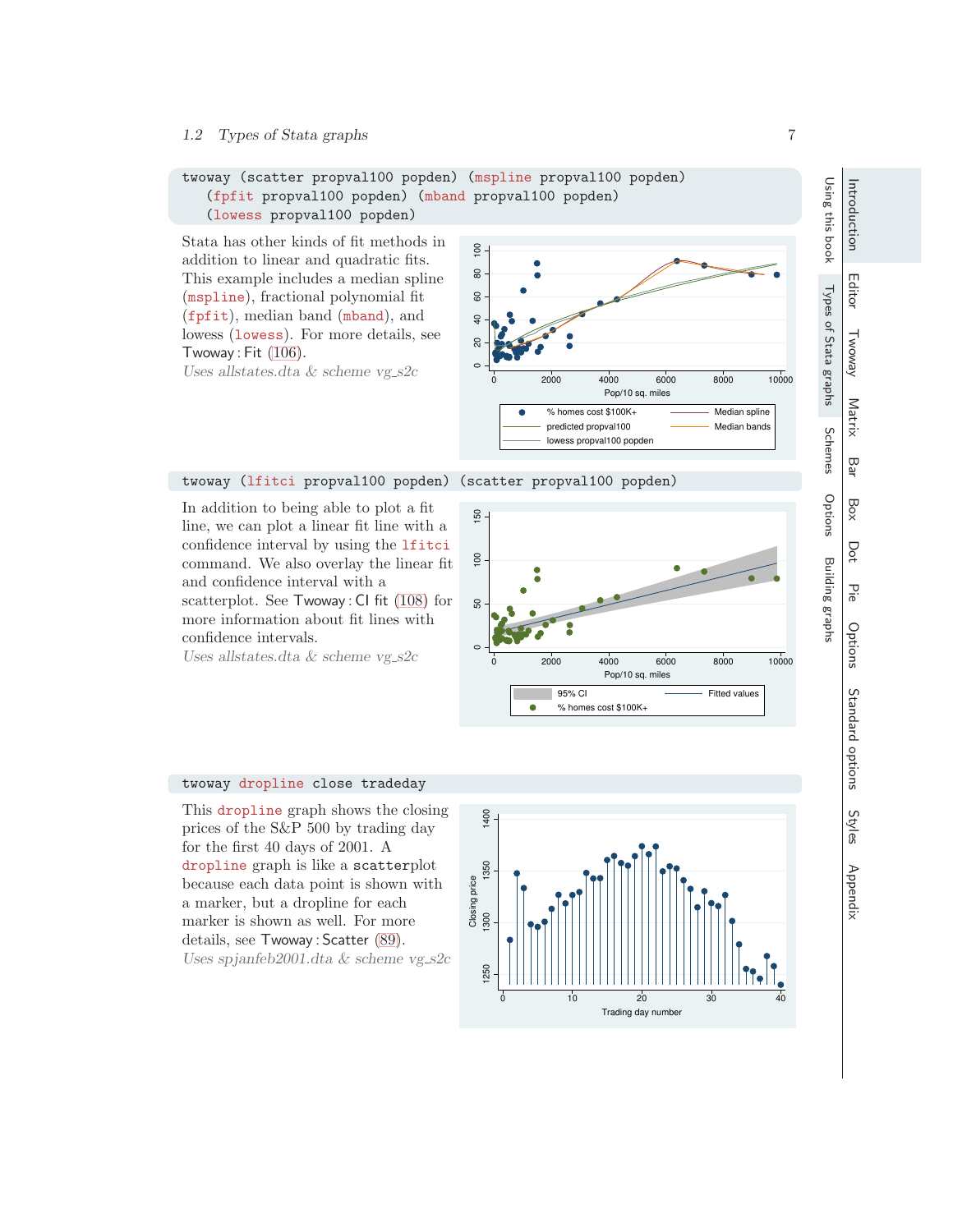twoway spike close tradeday



Here we use a spike plot to show the same graph as the previous one. It is like the dropline plot, but no markers are put on the top. For more details, see Twoway : Scatter (89). *Uses spjanfeb2001.dta & scheme vg s2c*

twoway dot close tradeday



The dot plot, like the scatterplot, shows markers for each data point but also adds a dotted line for each of the  $\boldsymbol{x}$ values. For more details, see Twoway : Scatter (89).

*Uses spjanfeb2001.dta & scheme vg s2c*





We use the line command in this example to make a simple line graph. See Twoway : Line (112) for more details about line graphs.

*Uses spjanfeb2001.dta & scheme vg s2c*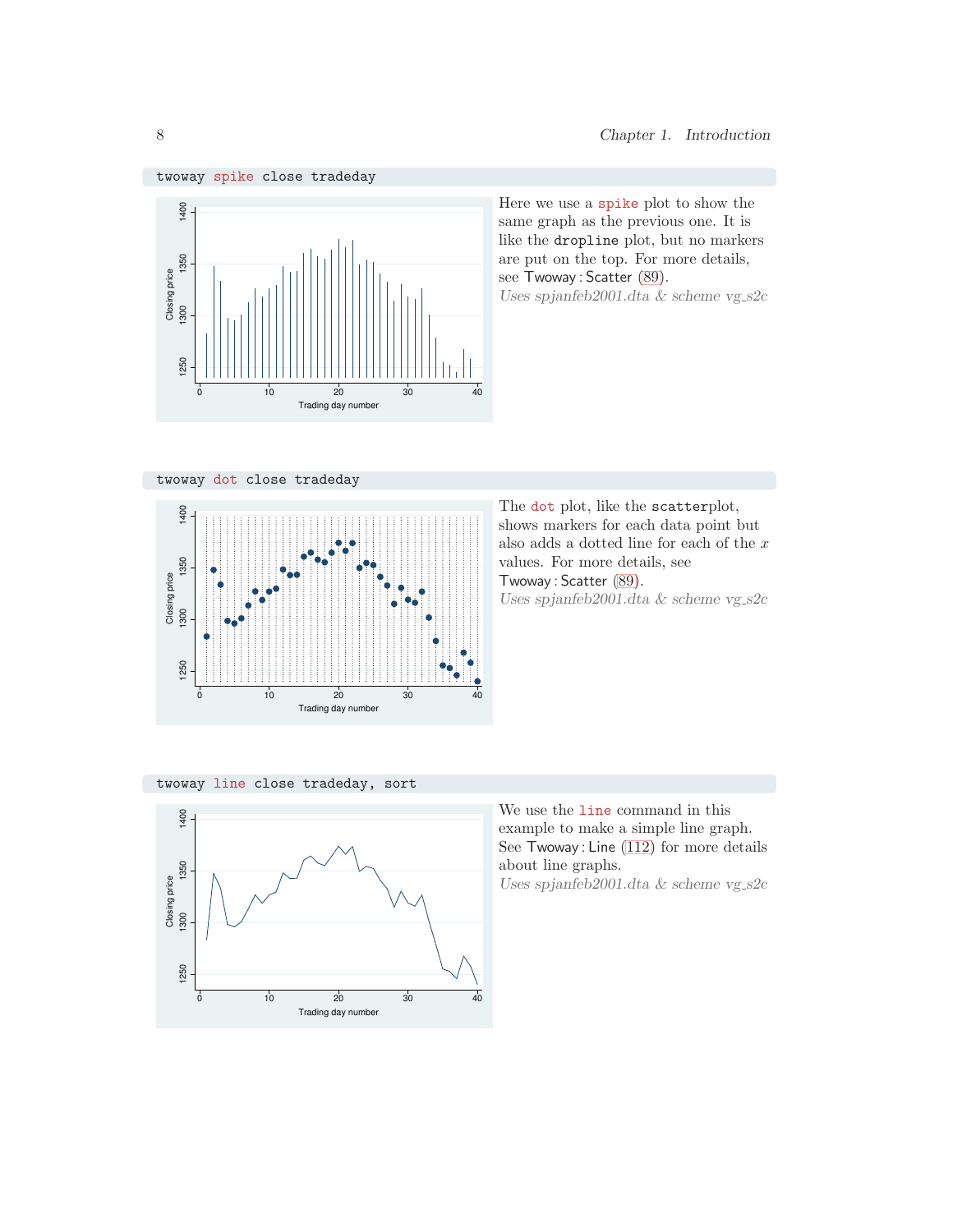(Pages omitted)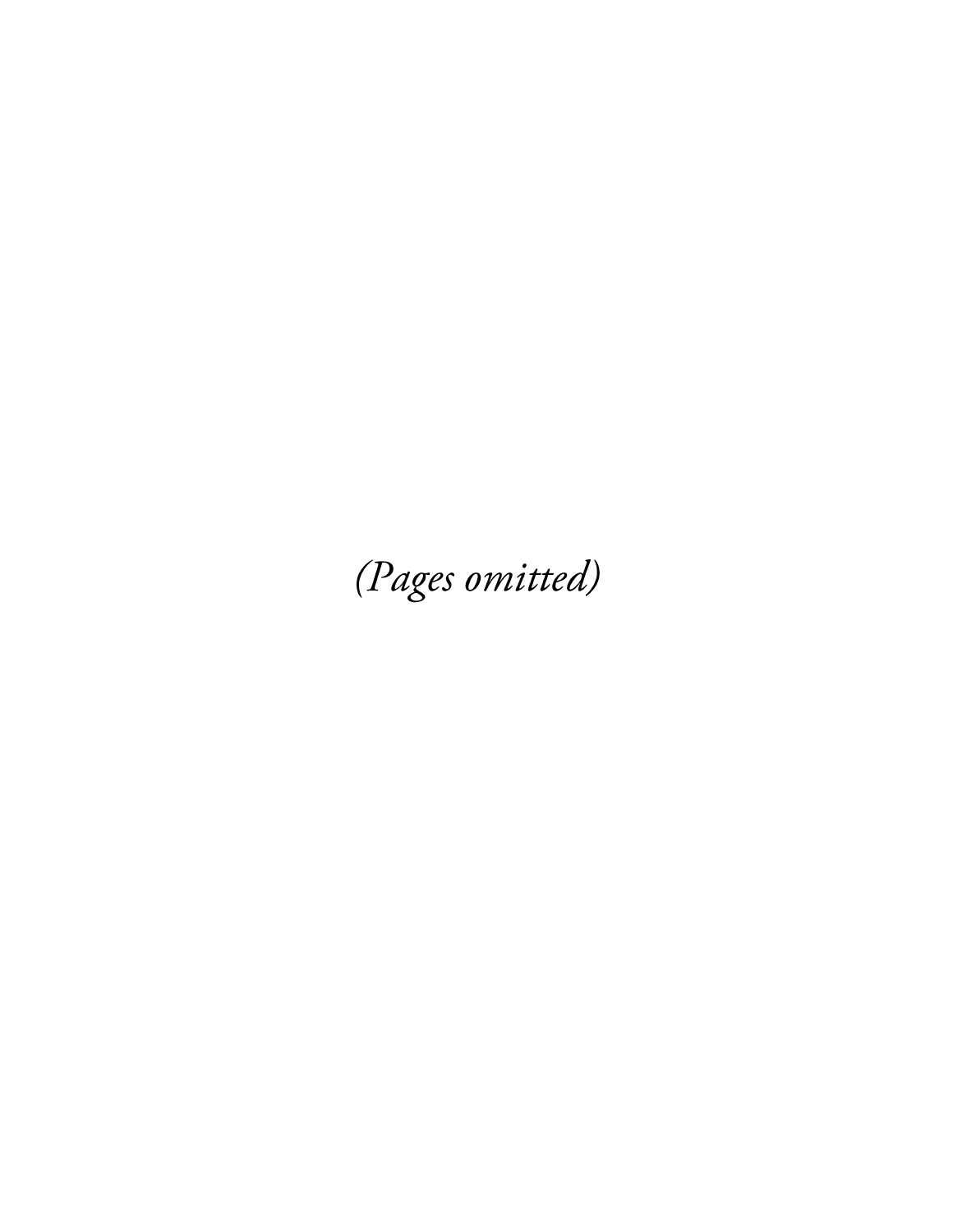### 1.3 Schemes

Whereas the previous section was about the different types of graphs Stata can make, this section is about the different kinds of looks that you can have for Stata graphs. The basic starting point for the look of a graph is a scheme, which controls just about every aspect of the look of the graph. A scheme sets the stage for the graph, but you can use options to override the settings in a scheme. As you might surmise, if you choose (or develop) a scheme that produces graphs similar to the final graph you want to make, you can reduce the need to customize your graphs using options. This section gives you a basic idea of what schemes can do and introduces you to the schemes used throughout the book. See Intro : Using this book (1) for more details about how to select and use schemes and Appendix : Online supplements (482) for more information about how to download them.

twoway scatter propval100 rent700 ownhome, scheme(vg\_s1c)

This scatterplot illustrates the  $\mathtt{vg\_s1c}$ scheme. It is based on the s1color scheme but increases the sizes of elements in the graph to make them more readable. This scheme is in color and has a white background, both inside the plot region and in the surrounding area. This scatterpot mustrates the vg\_s1c of a<br>scheme. It is based on the s1color<br>scheme but increases the sizes of of a<br>elements in the graph to make them<br>more readable. This scheme is in color<br>and has a white background, both



#### twoway scatter propval100 rent700 ownhome, scheme(vg\_s1m)

This scatterplot is similar to the last one but uses the  $vg_s1m$  scheme, the monochrome equivalent of the vg\_s1c scheme. It is based on the s1mono scheme but increases the sizes of elements in the graph to make them more readable. This scheme is in black and white and has a white background, both inside the plot region and in the surrounding area.

*Uses allstates.dta & scheme vg s1m*



Building graphs

Using this book

Types of Stata graphs

Schemes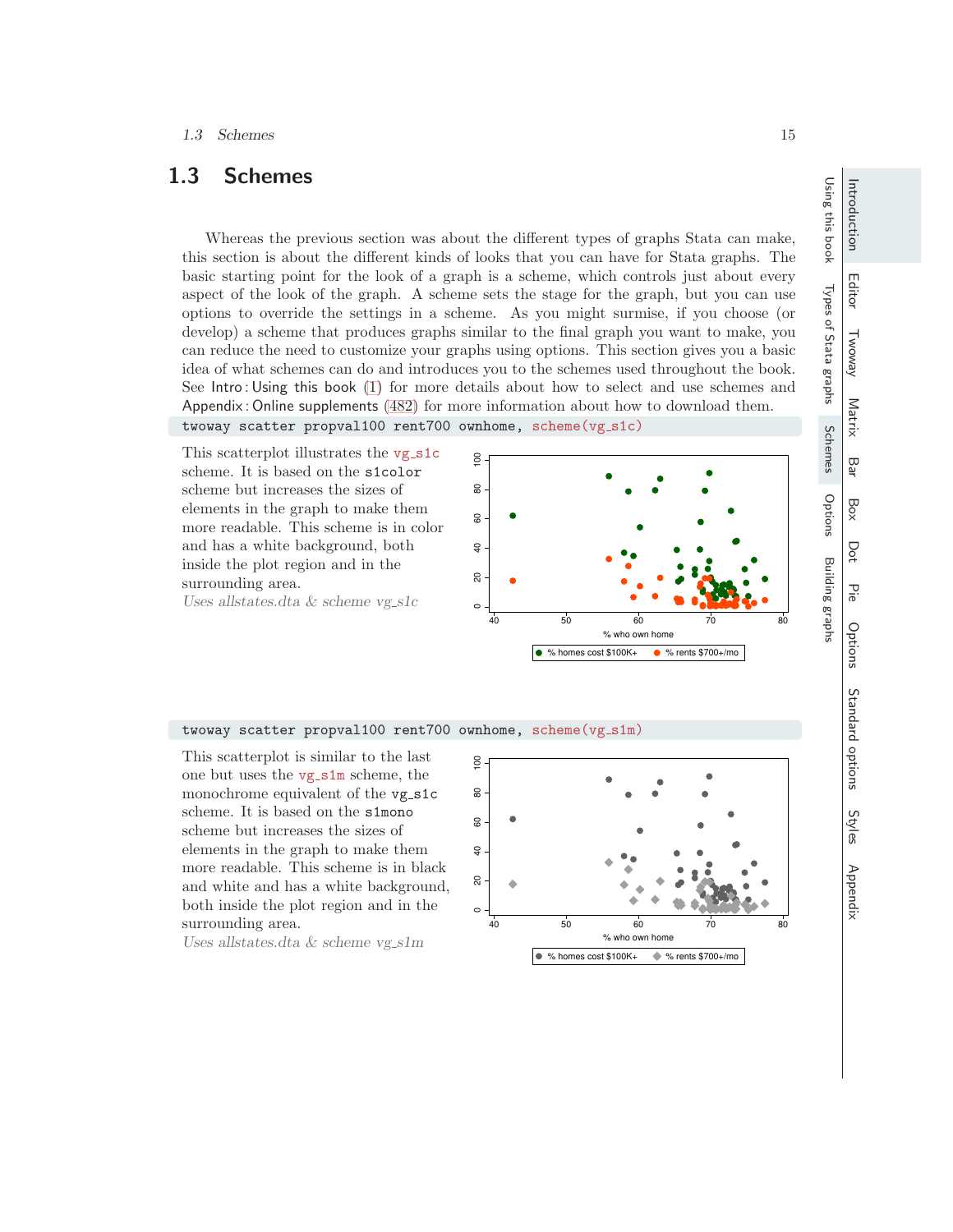

graph hbox wage, over(grade) asyvar nooutsides legend(rows(2)) scheme(vg\_s2c)

> This box plot shows an example of the vg s2c scheme. It is based on the s2color scheme but increases the sizes of elements in the graph to make them more readable. In this scheme, the plot region has a white background, but the surrounding area (the graph region) is light blue.

*Uses nlsw.dta & scheme vg s2c*

graph hbox wage, over(grade) asyvar nooutsides legend(rows(2))  $scheme(vg_s2m)$ 



This box plot is similar to the previous one but uses the  $vg_s2m$  scheme, the monochrome equivalent of the vg\_s2c scheme. This scheme is based on the s2mono scheme but increases the sizes of elements in the graph to make them more readable. This scheme is in black and white, and it has a white background in the plot region but is light gray in the surrounding graph region.

*Uses nlsw.dta & scheme vg s2m*





This horizontal bar chart shows an example of the vg palec scheme. It is based on the s2color scheme but makes the colors of the bars/boxes/markers paler by decreasing

the intensity of the colors. As shown in this example, one use of this scheme is to make the colors of the bars pale enough to include text labels inside bars.

*Uses nlsw.dta & scheme vg palec*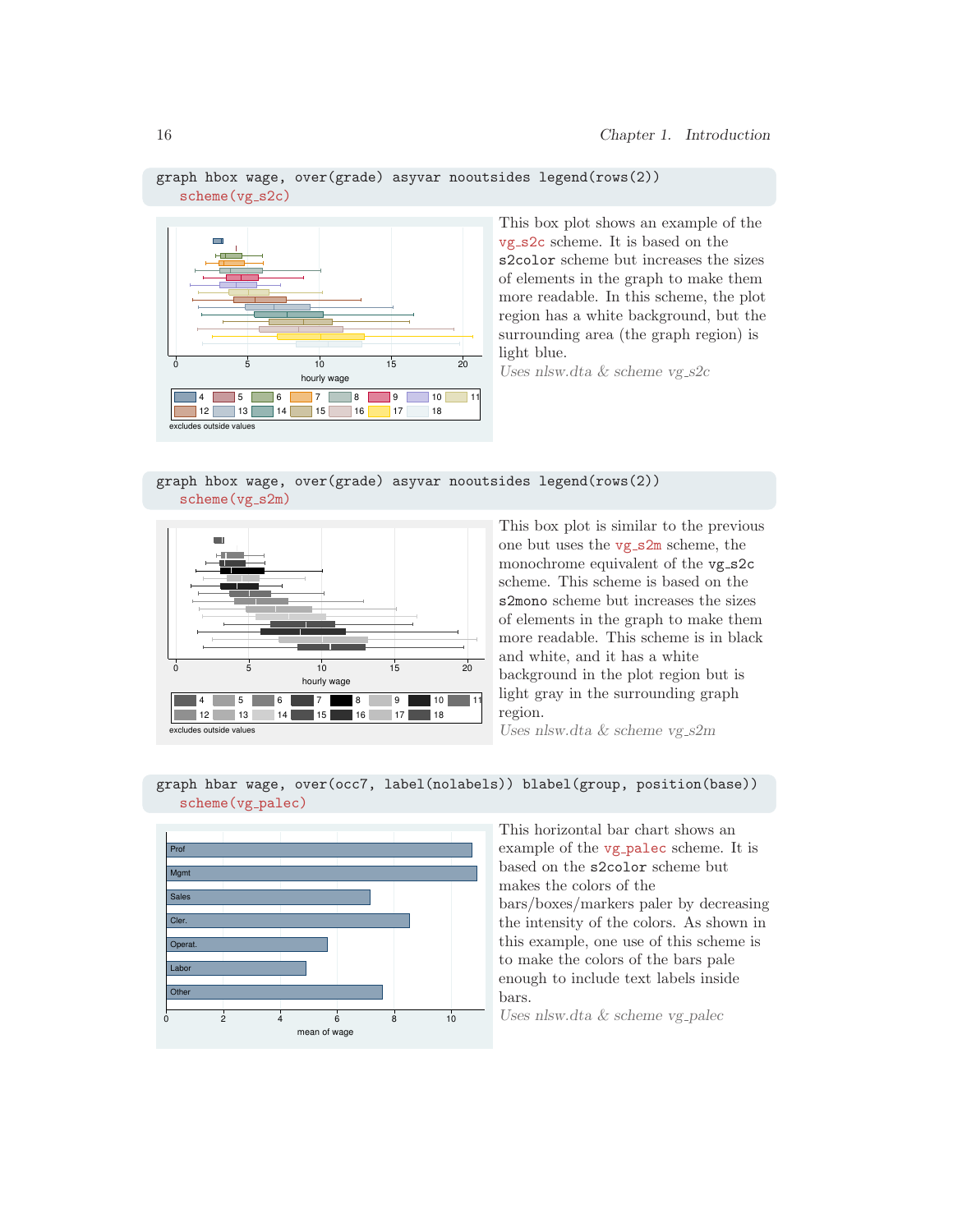#### *1.3 Schemes* 17

This example is the same as the last one but uses the vg palem scheme, the monochrome equivalent of the vg palec scheme. This scheme is based on the s2mono scheme but makes the colors of the bars/boxes/markers paler by decreasing the intensity of the colors. *Uses nlsw.dta & scheme vg palem*



#### scatter propval100 rent700 ownhome, scheme(vg\_outc)

This scatterplot illustrates the vg\_outc scheme. It is based on the s2color scheme but makes the fill color of the bars/boxes/markers white, so they appear hollow. The plot region is a light blue to contrast with the white fill color. This scheme is useful to see the number of markers present where numerous markers are close or partially overlapping.



*Uses allstates.dta & scheme vg outc*

#### scatter propval100 rent700 ownhome, scheme(vg\_outm)

This example is similar to the previous one but illustrates the vg\_outm scheme, the monochrome equivalent of the vg outc scheme. It is based on the s2mono scheme but makes the fill color of the bars/boxes/markers white, so they appear hollow.

*Uses allstates.dta & scheme vg outm*



Using this book

Using this book

Types of Stata graphs

Types of Stata graphs

Schemes

**Schemes** 

Options

Building graphs

**Building graphs**